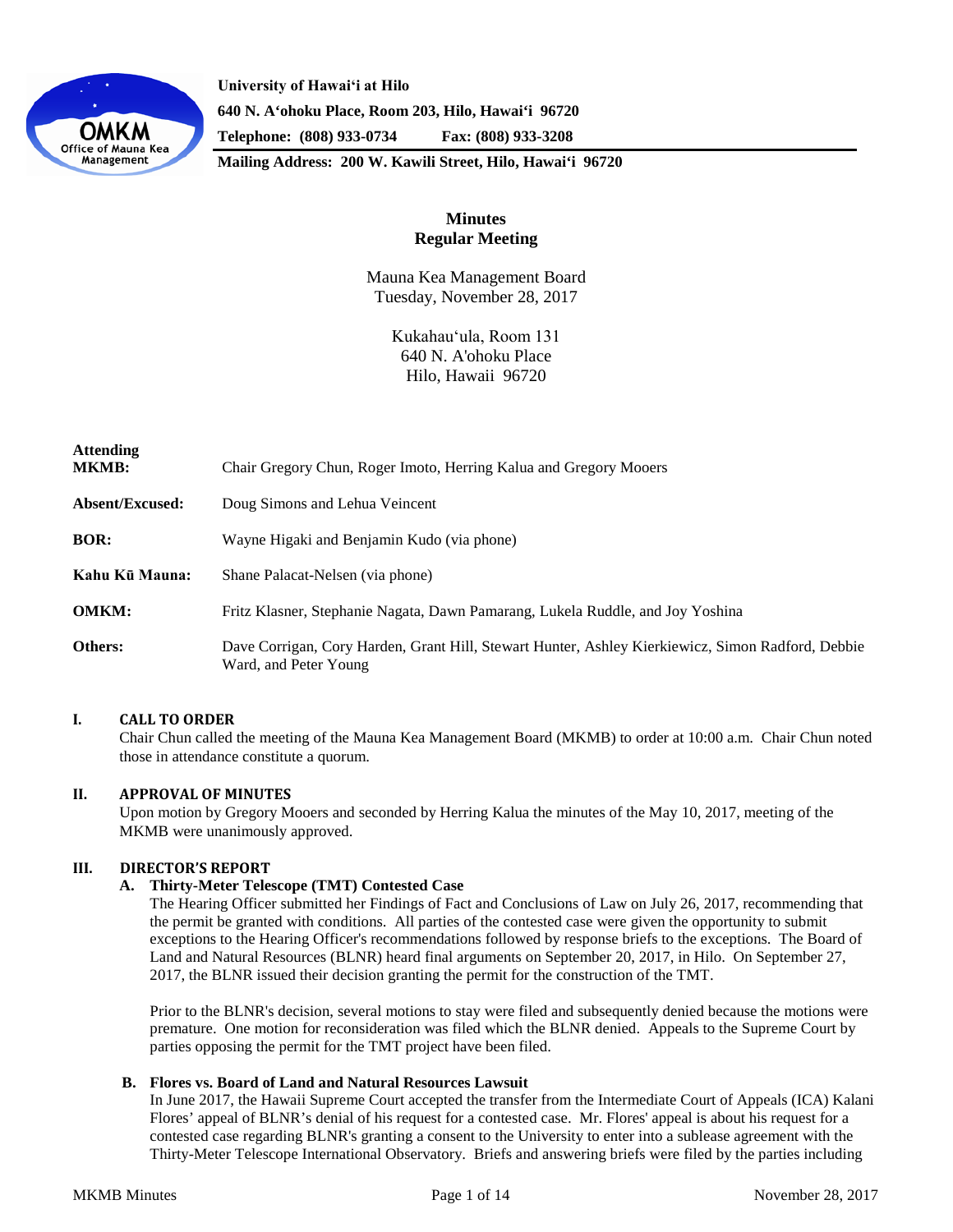the Department of Land and Natural Resources (DLNR) and the University. The Supreme Court has not yet scheduled a date for oral arguments.

## **C. Office of Hawaiian Affairs (OHA) Lawsuit**

The Office of Hawaiian Affairs filed a Complaint for Declaratory and Injunctive Relief, Accounting, Restitution, and Damages against the state, University of Hawaii, DLNR, and others. The complaint was filed in Circuit Court on November 7, 2017. To date OHA has not yet served the university.

# **D. Updates on Summit Projects**

The University of Hawaii 2.2-meter telescope repair and maintenance project is nearly complete. The project designer, contractor, and University of Hawaii at Hilo (UHH) Facilities and Planning are going through the punch list. This project involved the repainting of the dome, replacement of the siding of the facility, and some electrical and internal upgrades.

The NASA Infrared Telescope's (IRTF) dome refoil project got underway in August. This project involves removing the existing foil and resurfacing the dome with a new metallic foil.

## **E. Hoku Keʻa Telescope**

UH Hilo will be issuing a request for proposals (RFQ) seeking bidders to remove the non-working telescope in the Hoku Keʻa summit facility. It is anticipated that the RFQ may be out in late November or early December. It is estimated that a contractor will be selected sometime in February 2018.

## **F. Court Case Involving Graffiti in the Mauna Kea Science Reserve and Mauna Kea Ice Age Natural Area Reserves**

The individual suspected of criminal property damage by defacing the Submillimeter Array (SMA) property and rocks in the Natural Area Reserves with graffiti appeared in court on June 20, 2017. Maunakea Chief Ranger Paiva, with a Hawaii County police officer as a witness, served the suspect with a trespass notice barring her from entering University of Hawaii's (UH) managed lands for one year. Court dates were set and subsequently cancelled or deferred. Two Maunakea rangers have been called as witnesses.

## **G. Annual Report to the Board of Land and Natural Resources (BLNR)**

The annual report to the BLNR on the status of the implementation of the Comprehensive Management Plan (CMP) was submitted in August 2017. Most of the management actions are considered on-going meaning these are part of the Office of Maunakea Management's (OMKM) stewardship responsibilities for which there is no end date unless OMKM or UH is no longer managing the mountain. Many of the other management actions are considered as inprogress and are currently being worked on.

# **H. Environmental Assessment (EA) for the Ingress/Egress and Parking Project at the Visitor Information Station (VIS)**

The final Environmental Assessment (EA) and Finding of No Significant Impact (FONSI) was published in the August 23, 2017, publication of the Environmental Notice. No legal challenges to the FONSI were filed. A Conservation District Use Application was prepared and submitted to the Office of Conservation and Coastal Lands (OCCL) on November 20, 2017. Once OCCL reviews the application for completeness the BLNR will have 180 days, unless extended, to take action.

#### **I. Outreach**

OMKM continues its outreach efforts to groups who are interested in learning about stewardship on Maunakea. Presentations have been made to various community groups. OMKM attended a community event in Keaukaha showcasing Maunakea's unique biota and offering children's activities. Director Nagata was invited to do an interview with Sherry Bracken on OMKM's management activities and other mountain-related matters. The interview aired on October 22, 2017, on Lava 105.3 and can also be heard on podcast on the station's webpage.

Background information on the current management structure, roles and responsibilities of OMKM, MKMB, and Kahu Kū Mauna Council (KKMC) was provided to Roy Takemoto, executive assistant to Mayor Kim. Doug Simons and Director Nagata hosted Representative Mark Nakashima and showed him a site west of Halepōhaku as a potential area for a well-designed visitor center and discussed the challenges UH faces in managing the mountain. In November 2017 OMKM, ʻImiloa, Maunakea Support Services, and Keck Observatory hosted the House Finance Committee and staff members to a visit to Maunakea showing them the potential site for a visitor center. Short presentations were given during lunch followed by a tour of the Keck Observatory.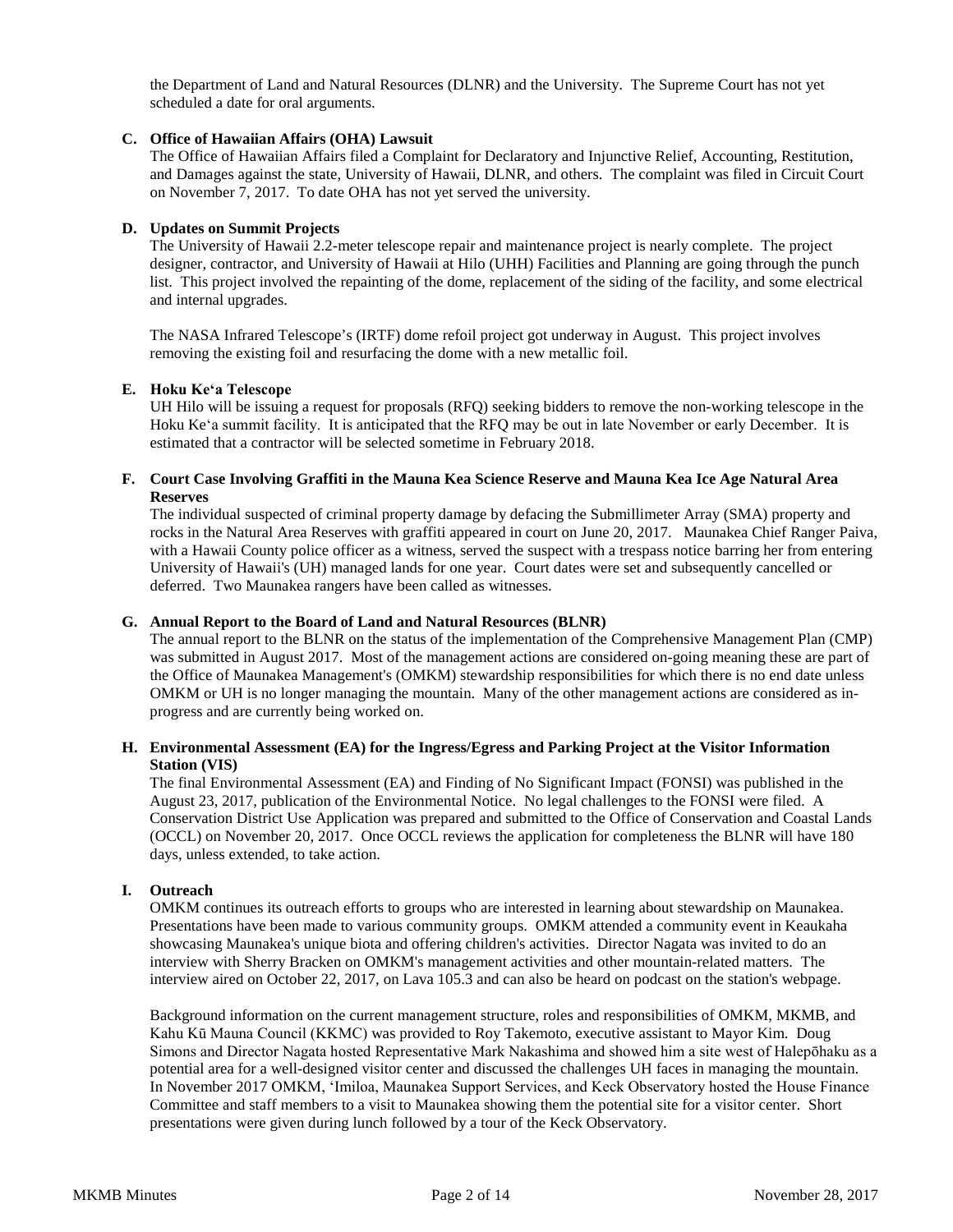# **J. Kona-Kohala Chamber of Commerce Award for Cultural Heritage**

The Kona-Kohala Chamber of Commerce honored OMKM with its 2017 Pualu Award for Cultural Heritage. OMKM was recognized for its long-term monitoring plan which provides action steps to monitor, protect and preserve the more than 200 historic properties in the Science Reserve.

# **K. Administrative Rules**

There has been no movement on the rules. The last we heard is that the governor requested the UH Board of Regents (BOR) not to submit the draft rules to him for his consideration and approval to allow UH to hold public hearings on the draft rules. Rules would help facilitate OMKM in its management of some major issues such as access.

Gregory Mooers asked what was involved in the process of drafting the rules. Director Nagata explained the process involved consultation with DLNR and other agencies. We are obligated by law to make sure our rules are consistent with DLNR's rules including the Forest Reserve and NAR, which surrounds UH's managed lands. During that process open houses were held where the public could review and comment on the draft rules. Short surveys were also handed out to those who attended the open houses. Based on the survey, most agreed with the draft rules because it would protect the resources as well as insure the safety of those visiting the mountain. Comments received were taken into consideration and a final draft of the rules was prepared. The final draft was taken to Kahu Kū Mauna (KKM) for review and then to this Board for its review and recommendation. A recommendation was given by this Board that the UH BOR adopt the rules and forward it to the governor for his approval to give the university the authority to take the rules out for public hearings. An action memo was sent to the BOR, but it has not yet been put on the agenda.

Chair Chun stated this has been a concern for many of us. He discussed with Director Nagata about making a request to the University seeking a legal opinion regarding what the office can legally do to enforce the principles and intent of those rules in the absence of rules.

Mr. Mooers suggested adding a second part to that of which if we do not have the authority to enforce rules now, give us a process by which we could enforce rules. If we do not have the authority now, what will we have to do in order to get that authority?

Roger Imoto commented requesting legal opinion is one thing but working with enforcement personnel would be very difficult. Unless you have rules, they cannot enforce it.

Regent Benjamin Kudo did not see any problem with the request. It would be a benefit to the Board to have that request and a reply in writing so that if the question arises in the future, the Board has a legal opinion to rely on provided it does not breach any client privilege.

Regent Wayne Higaki agreed with Regent Kudo. In addition, he would look for an avenue to request the BOR for some additional help as well.

#### Action

Chair Chun asked for a motion requesting a legal opinion from the University Office of General Counsel on what authority OMKM/MKMB has in the absence of rules, as well as a process for enforcement to the extent that this situation continues.

It was moved by Gregory Mooers and seconded by Herring Kalua to request for a legal opinion from the Office of General Counsel. The motion was carried unanimously.

# **IV. KAHU KŪ MAUNA COUNCIL (KKMC)**

Shane Palacat-Nelsen (by phone) reported the Council had preliminary discussions on the decommissioning of the Caltech Submillimeter Observatory (CSO). The Council recognizes this is the first telescope to be decommissioned and setting the ground work for future telescopes. Other topics include the CRs (CMP management actions related to cultural matters); safety and maintenance concerns for the mauna, particularly with regard to cultural and natural resource sites; and nomenclature, naming of celestial bodies; and outreach.

Chair Chun expressed appreciation on behalf of the MKMB of the work the Council does and acknowledged that when the CRs were returned back to the Council it caused some frustration and consternation. There was quite a bit of community concern regarding the CRs.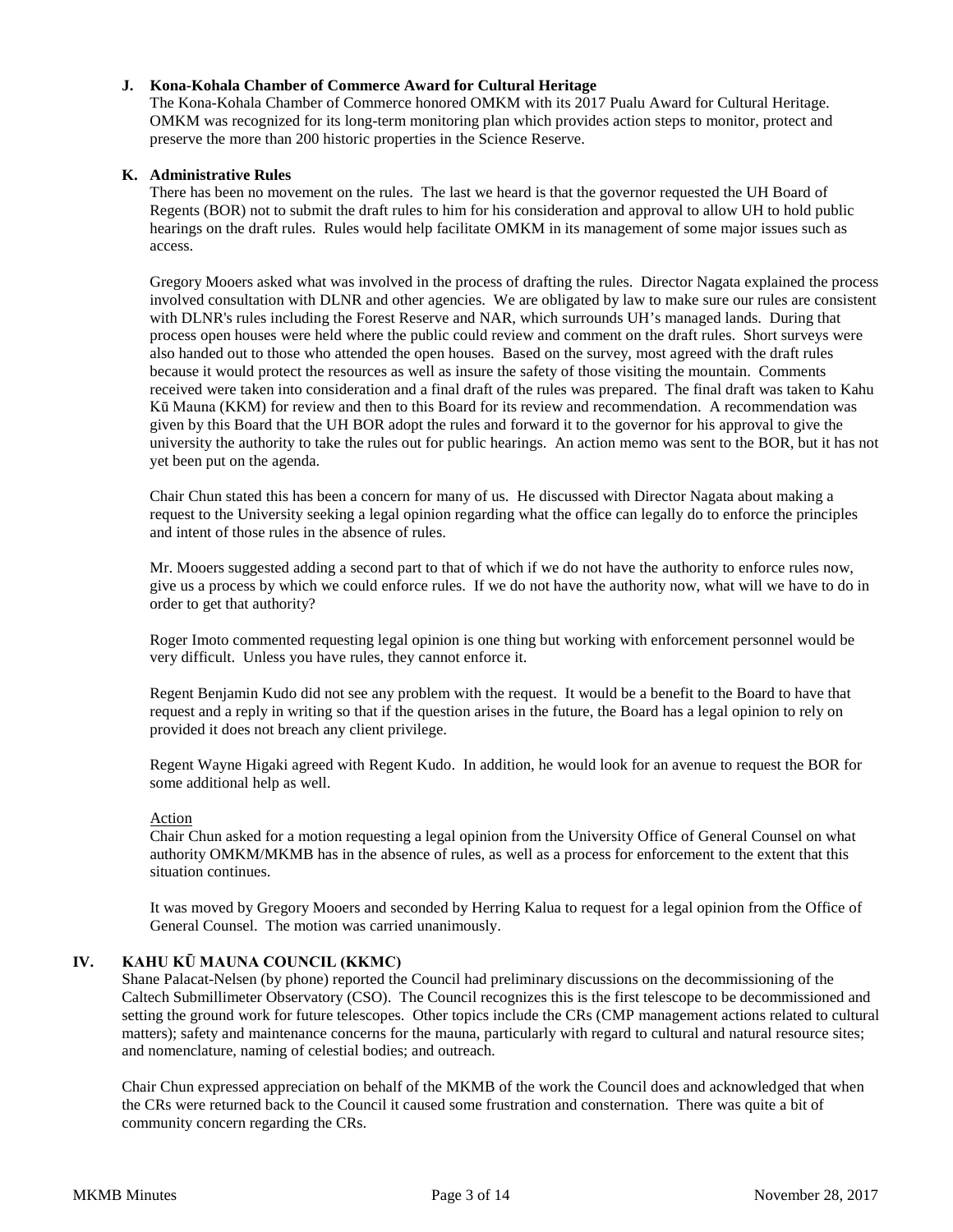# **V. Committee Reports**

# **A. Environment Committee**

Fritz Klasner reported there has been two committee meetings since the last Board meeting in May. In late May, Jordan Zarders presented his preliminary thesis results, reviewing elements of the Maunakea Invasive Species Management Plan. On November 8th Heather Stever presented a summary of her Ph.D. thesis topic as well as on behalf of Brad Riell, both of whom are working on their Ph.D. at UH Mānoa in entomology. Ms. Stever will be looking at the genetics of the wēkiu bug and aʻa bug. Mr. Riell is looking more broadly at arthropod community food webs.

On November 14<sup>th</sup> the oral thesis defense was held for both Jessica Kirkpatrick and Jordan Zarders. Their written portion is anticipated in early January. Ms. Kirkpatrick's presentation was on wēkiu bug habitat restoration and she has some recommendations for restoration. Mr. Zarders' thesis was on invasive species detection and prevention methods in the context of existing Maunakea Invasive Species Management Plan protocols. These protocols are the policies and practices that we currently have in place. His study also includes identification of potential threats to alpine ecosystems that may be present at observatory base facilities. A few highlights of his presentation include regular cleaning of vehicles being more effective at reducing potential threats over once a year cleaning, cleaning at lower elevations rather than at the Saddle Road junction, and considering prophylactic bait in vehicles as a supplement. Upon completion of his thesis, OMKM will evaluate the Invasive Species Management Plan and amend accordingly.

Norbert Schorghofer published a paper on Maunakea permafrost. There was also a paper on snow cover trends on Maunakea and Mauna Loa from the UH Mānoa Meteorology Department. Tom Giambelluca submitted a draft for internal review on his climate monitoring proposal.

The annual monitoring of wēkiu bugs, alien species, and historic properties was completed over the summer. No new threats were identified. Of interest was the discovery of a cat skeleton at Halepōhaku.

Darcy Yogi started graduate school in August. We are currently in the process of recruiting for her position. Ms. Yogi presented at the Hawaii Conservation Conference on some of the work she had been doing this past summer.

Kālepa Baybayan will be speaking on traditional navigation at this Thursday's Maunakea Speaker Series. The attendance at these speaker series are increasing as well as the interest in presenting.

Chair Chun commented on how pleased he is with the relevance of the work our students are doing to what the office does and is actually used to help inform our management plans.

# **B. Cultural Resources**

Lukela Ruddle reported the 2017 annual assessment of historic properties on UH-managed lands has been completed. The monitoring of historic properties is in fulfillment of the CMP management action CR10. The endof-field report has been submitted.

The first draft of the education and outreach plan has been prepared and is undergoing review. This plan is called for in the CMP (EO-1).

We are working on new outreach materials such as an activity book for elementary school students. If this is well received, we have content for more books along this line.

While this is not a specific management action throughout the CMP, the use of interpretive signs is mentioned, particularly in the cultural resources management plan. KKMC did not want site specific signs as it would call too much attention to the site, nor a proliferation of signs. The signs for both natural and cultural resources will be more general topics such as cultural landscape without pinning it to a specific site. Placement of these signs will be in places that do not cause traffic problems.

John De Fries and Kaʻiu Kimura gave a presentation on the naming of celestial bodies. Doug Simons gave a great presentation on how things are named. One idea is that we could have astronomers get together with language students to name some of the celestial bodies. Mr. Klasner had a great idea about expanding naming to places on the mountain that do not have an official map name.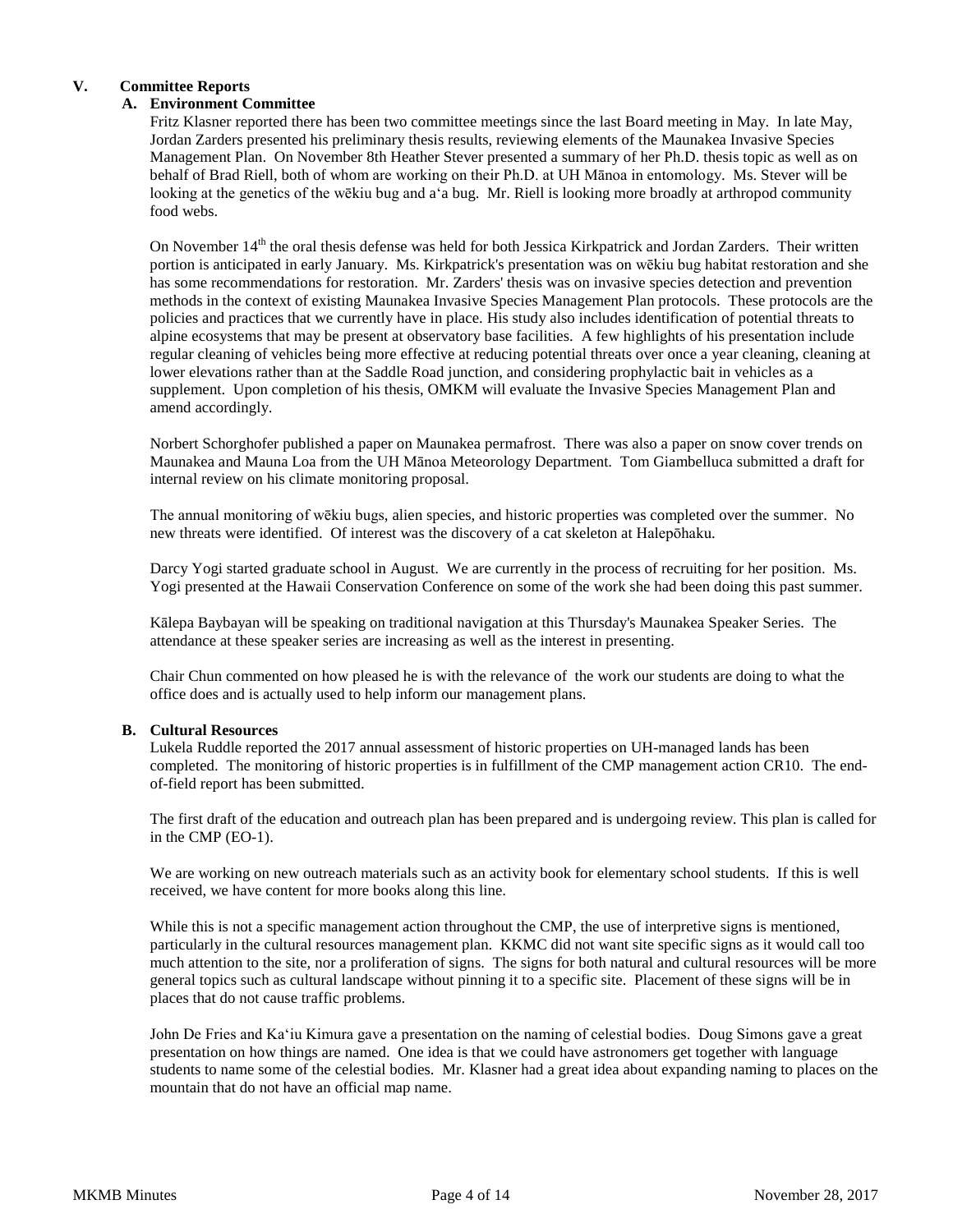We are working on cultural displays, in conjunction with 'Imiloa, for the Visitor Information Station (VIS). One suggestion was to use the Hawaiian moon calendar which could be changed according to the Hawaiian moon phases. We are also working with the VIS on product selection and placement of more culturally relevant products. Ms. Ruddle thanked Stewart Hunter, Janno Scheer and the VIS staff for a well-organized VIS and store. They have dedicated a room for cultural displays.

Mr. Imoto inquired if already named sites would be looked into. Sometimes the name of a site might not be relevant. Ms. Ruddle stated that is an interesting idea and something that could be looked into as well.

## **VI. NEW BUSINESS**

## **A. Approval of Kahu Kū Mauna Council Nominee - Chad Kālepa Baybayan**

(This agenda item was addressed after Mr. Palacat-Nelsen's report under IV. Kahu Kū Mauna Council.)

Chair Chun stated the nominee is Chad Kālepa Baybayan who is familiar with the function of the Office and responsibility of the Council.

Mr. Palacat-Nelsen commented that Mr. Baybayan was the chair when he was appointed to the Council. His depth of leadership qualities and knowledge will bring a lot to the Council. The Council still consults him even as a nonmember on many things. Mr. Baybayan would be a great asset to the Council.

Action

It was moved by Gregory Mooers and seconded by Herring Kalua to approve the nomination of Chad Kālepa Baybayan to the KKMC. The motion was carried unanimously.

# **B. Request to Install New Exterior Transformer at the W. M. Keck Observatory**

The W. M. Keck Observatory (WMKO) proposes to remove an existing HELCO transformer (750 kVA) from within the observatory and replace it with a new, weatherproof equivalent at a safer location immediately outside the summit facility. This exterior configuration is similar to other summit observatories whose transformers are located outside their facilities.

# Purpose and Benefits

WMKO proposes to install a new transformer outside its summit building and remove their interior HELCO transformer. WMKO is concerned that the aging interior transformer poses a risk of fire and significant potential harm/damage to WMKO personnel, the facility, and the public. HELCO has reviewed and approved this proposal and will coordinate on the removal and new installation.

#### Kahu Kū Mauna Council

This proposal was included in WMKO's 5 Year Plan to OMKM and in-depth consultation was requested. KKMC reviewed the proposal on September 17, 2017. As a result of the consultation with the Council, WMKO revised its proposal by clarifying the number of bollards needed and the advantages of locating the transformer outside the building.

#### DLNR Rules

DLNR will be contacted and applicable site plan or permits obtained pursuant to administrative rules in the Conservation District. The project will not proceed until appropriate approval is obtained.

## Comprehensive Management Plan

WMKO's proposal contains a list of relevant CMP actions and measures and describes compliance actions.

# Recommendation

OMKM recommends the MKMB classify this proposal a minimal impact project based on the following:

- 1. The proposed request seeks to replace aging equipment and reduce risks to persons and property.
- 2. The project does not increase the size of the facility or area of disturbance.
- 3. There are no archaeological sites in the immediate area.
- 4. It is expected that the immediate surroundings and summit region will experience negligible impact from this project.

If this project is classified minimal impact, OMKM recommends WMKO be allowed to proceed with the permit application.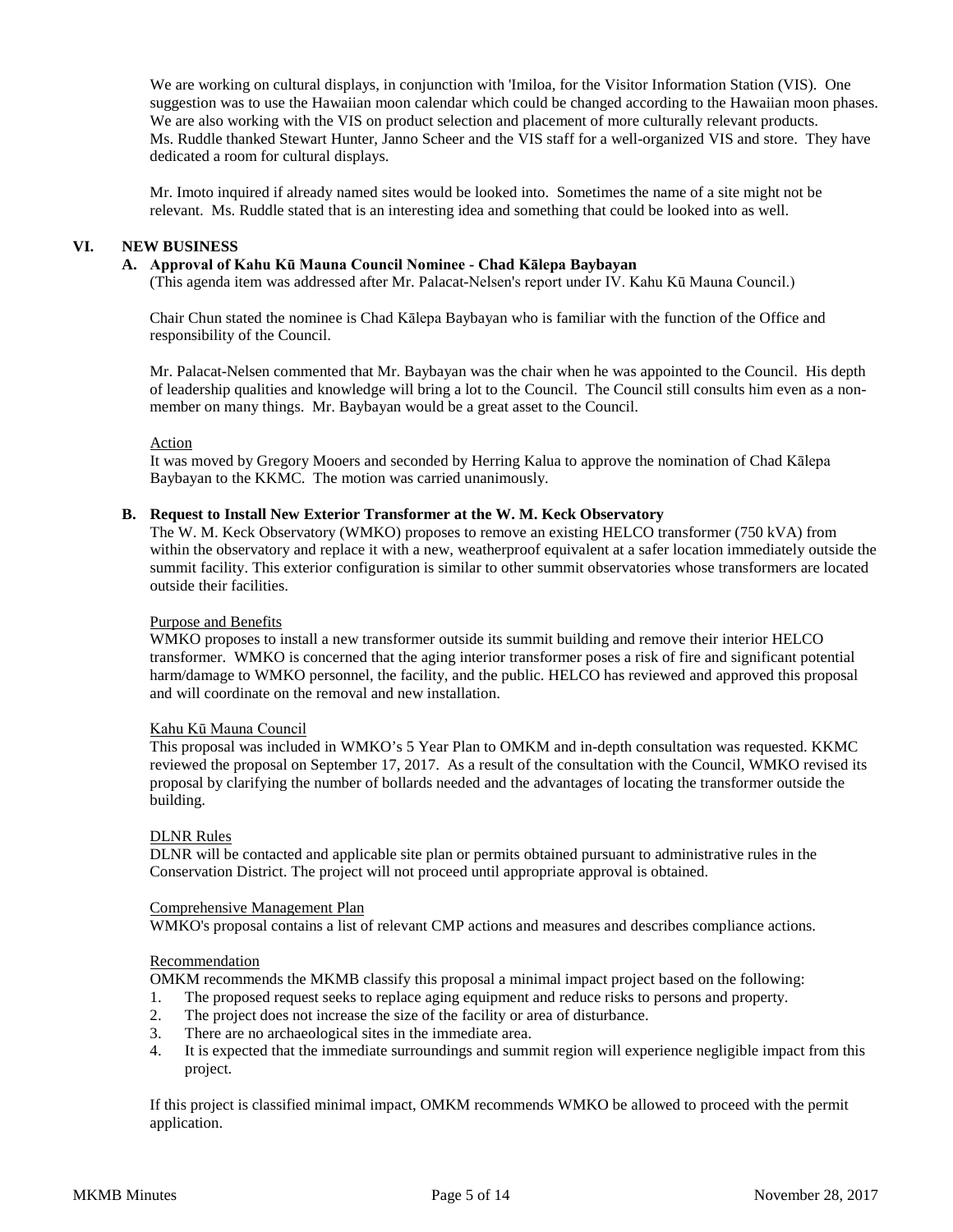# **Conditions**

OMKM recommends the following conditions:

- 1. Notify OMKM in writing at least 5 days prior to beginning field work on UH managed lands (Halepōhaku, Road Corridor, Maunakea Science Reserve, or Astronomy Precinct).
- 2. All project participants must attend a Maunakea orientation *prior to* participating in field work.
- 3. Use a 4-wheel drive vehicle when traveling above Halepōhaku.
- 4. Allow OMKM Rangers to visit and monitor activities.
- 5. Comply with all actions and measures described in the proposal, including (community) benefits, CMP compliance list, and mitigation measures.
- 6. Ensure that loose tools or equipment are not left unattended and are properly stored at the end of each day.
- 7. In preparation for high wind conditions, protocols must include measures to ensure debris and equipment are not blown from the job site. Projects occurring in the summit region must verify that temporary and permanent infrastructure can sustain 120mph winds.
- 8. All improvements shall be designed and installed to withstand the severe weather conditions on the mountain.
- 9. Remove and properly dispose of all waste material. All perishable items including food, food wrappers and containers, etc., shall be removed from the site at the end of each day and properly disposed.
- 10. Employ invasive species prevention best practices, including inspections of materials by a DLNR-approved biologist, as identified in the *Maunakea Invasive Species Monitoring Plan*, as appropriate prior to entering UH managed lands.
- 11. Motorized equipment, when stationary, must have a drain-pan in place suitable for catching fuel or fluid leaks. To allow for expansion with reduced atmospheric pressure, fuel tanks should not be more than ¾ full prior to transport to the summit (unless used as the fuel source for transport to the summit).
- 12. Large, heavy, or oversized loads must submit notification to the Maunakea Road Conditions listserve at least one day prior to delivery. Loads requiring an escort on public roadways must have this escort accompany them to the final destination. Projects choosing not to do so must obtain approval from the Maunakea Rangers before arriving at Halepōhaku. Projects failing to submit notification or arrange for escort to the summit may be denied entry to Halepōhaku or above.
- 13. Nēnē (*Branta sandvicensis*) may be present. If a nēnē appears within 100 feet (30.5 meters) of ongoing work, all activity should be temporarily suspended until the animal leaves the area of its own accord. Feeding of nēnē is prohibited.
- 14. The project approval may not be transferred or assigned. All persons associated with this project must carry a copy of the permit while they are working on University-managed lands.
- 15. Unless otherwise stated in the proposal, upon project completion copies of all data, field notes, photos, log books, collected specimens, and other forms of documentation will be shared with OMKM for future, unrestricted use by OMKM or its designee. All geospatial data, metadata or applications must be in a format compatible with OMKM GIS software or other industry standard identified in advance.
- 16. No use of mechanized equipment is allowed unless authorized by this permit.
- 17. Electronic and paper copies of all publications resulting from the work will be provided to OMKM.
- 18. Identify and comply with other permit requirements, such as County of Hawaii building permits or Department of Land & Natural Resources (see <u>both</u> any applicable DLNR permit and HAR [§13-5-42 Standard conditions\)](http://dlnr.hawaii.gov/occl/files/2013/08/13-5-2013.pdf#page=47).
- 19. Placement of permanent: markers, monuments, mag nails, survey pins, etc. is not allowed without explicit prior approval from OMKM (and the State if required) for this purpose. ALL surveyors work must be shared with OMKM in digital format (i.e., CAD file as well as PDF) with coordinate info stored in and using a common, transferrable coordinate reference system such as "State Plane Coordinates (NAD83), Hawaii Zone 1."
- 20. Use of real-time GPS during any surveying or equipment operation requires advance written approval from OMKM and the Institute for Astronomy. Written approval should be requested at least four weeks prior to the proposed activity.
- 21. Notify OMKM in writing when field activity associated with the project is completed. The project must be completed within the time frame specified in the proposal and (when applicable) DLNR approval. Projects not completed within this timeframe are not allowed to continue (or commence) without explicit, prior, written approval from OMKM.

# Discussions

Mr. Mooers asked if this project will require a Conservation District Use Permit (CDUP). Director Nagata replied if this project is approved, DLNR will be contacted for the permitting process.

#### Action

It was moved by Gregory Mooers and seconded by Herring Kalua to classify this as Minimal Impact and recommend WMKO be allowed to proceed with the permit application with conditions as proposed. The motion was carried unanimously.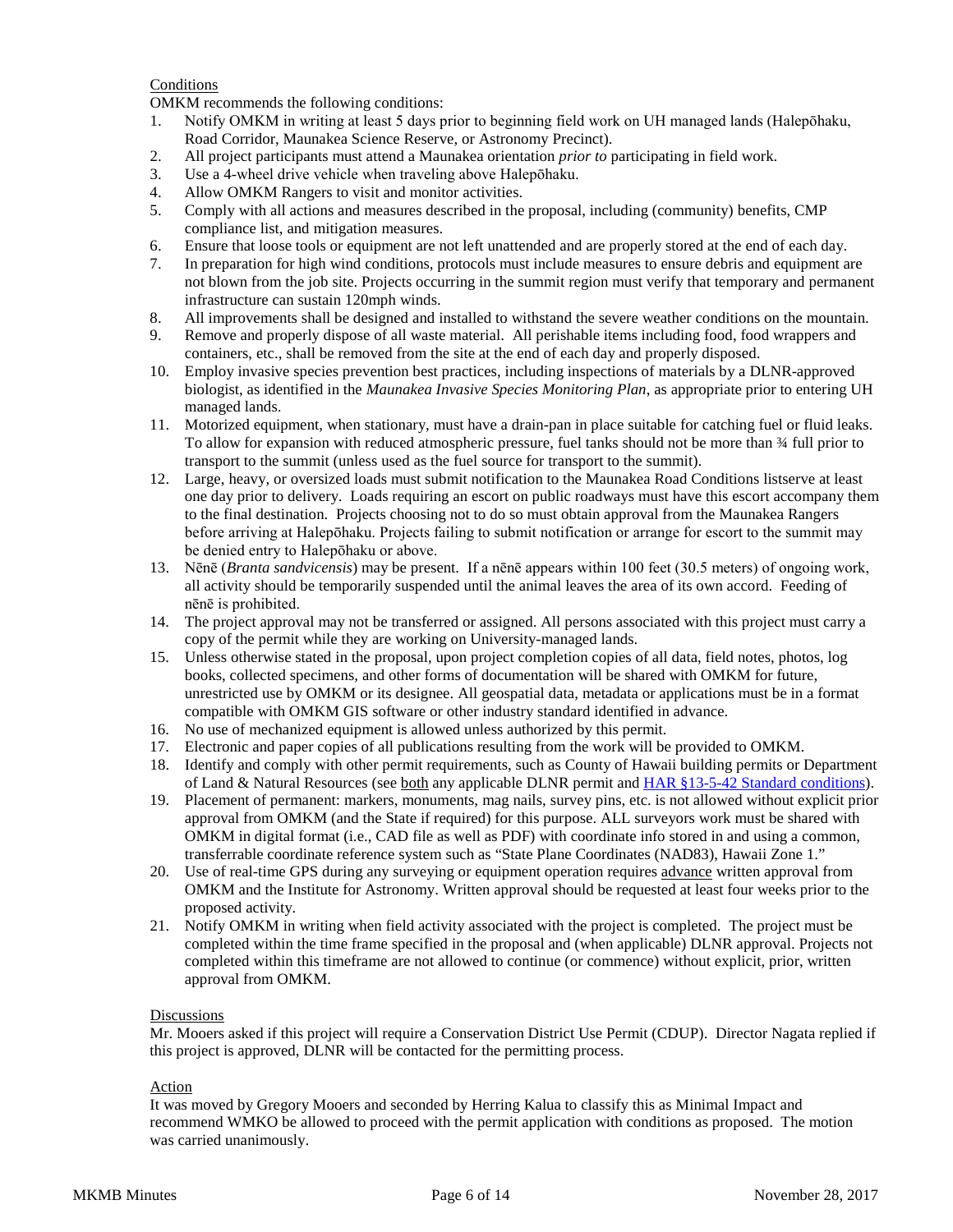# **C. Biosecurity Signs - Relocate from the Natural Area Reserves to the Mauna Kea Science Reserve**

OMKM proposes to install boot brush stations at three locations jointly selected by OMKM and DLNR's Division of Forestry and Wildlife (DOFAW). Stations are identical to those installed previously by DLNR on DOFAW lands. Two stations will be installed at the Halepōhaku midlevel area. A third station would be relocated from its current site in the Mauna Kea Ice Age Natural Area Reserve (NAR) to the adjacent lower Lake Waiau trailhead at Park 2. If approved, installation should be completed in 2018.

# Purpose and Benefits

Boot brush stations were most recently developed by DLNR to educate the public about reducing the spread of Rapid 'Ōhi'a Death (ROD) and other invasive species risks. Stations are proposed only for use on existing disturbed and developed lands, in conjunction with other access infrastructure.

## Kahu Kū Mauna Council

Kahu Kū Mauna Council (KKMC) reviewed the proposal on July 13, 2017. Council members asked what would happen to all the material brushed off from boots. Material brushed off by the boot brushes would be removed as part of Invasive Species Monitoring. The KKMC consensus decision was to proceed with this installation.

## DLNR Rules

DLNR will be contacted and applicable site plan or permits obtained pursuant to administrative rules in the Conservation District. The project will not proceed until appropriate approval is obtained.

#### Comprehensive Management Plan Compliance

The proposal contains a list of relevant CMP actions and measures and describes compliance actions.

## OMKM Recommendation

OMKM recommends the MKMB classify this proposal a minimal impact project based on the following:

- 1. This project is a collaborative effort with the DLNR DOFAW.
- 2. Signs and infrastructure are provided by DLNR and identical to boot brush stations already in place at trailheads to the Humu'ula Trail on adjacent DLNR NAR and Forest Reserve lands.
- 3. This project will help educate the public on reducing the spread of Rapid ʻŌhiʻa Death (ROD) and other invasive species risks.
- 4. There are no archaeological and no historic sites in the immediate area.
- 5. It is expected that the immediate surroundings and summit region will experience negligible impact from this project.

If this project is classified minimal impact, OMKM recommends it be allowed to proceed with the permit application.

#### Conditions

OMKM shall comply with the following conditions:

- 1. All project participants must attend a Maunakea orientation *prior to* participating in field work.
- 2. Use of 4-wheel drive vehicles when traveling above Halepōhaku is required.
- 3. Allow OMKM Rangers to visit and monitor activities.
- 4. Comply with all actions and measures described in the proposal, including (community) benefits, CMP compliance list, and mitigation measures.
- 5. Ensure that loose tools or equipment are not left unattended and are properly stored at the end of each day.
- 6. In preparation for high wind conditions protocols must include measures to ensure debris and equipment are not blown from the job site.
- 7. All improvements shall be designed and installed to withstand the severe weather conditions on the mountain.
- 8. Remove and properly dispose of all waste material. All perishable items including food, food wrappers and containers, etc. shall be removed from the site at the end of each day and properly disposed.
- 9. Employ invasive species prevention best practices, including inspections of materials by a DLNR-approved biologist, as identified in the *Maunakea Invasive Species Management Plan* prior to entering UH managed lands.
- 10. Nēnē (*Branta sandvicensis*) may be present. If a nēnē appears within 100 feet (30.5 meters) of ongoing work, all activity shall be temporarily suspended until the animal leaves the area of its own accord.
- 11. The project approval/permit may not be transferred or assigned. A copy of the approval/permit must be present on-site and available for review at all times while working on University-managed lands.
- 12. The project must be completed within the time frame specified in the proposal and (when applicable) DLNR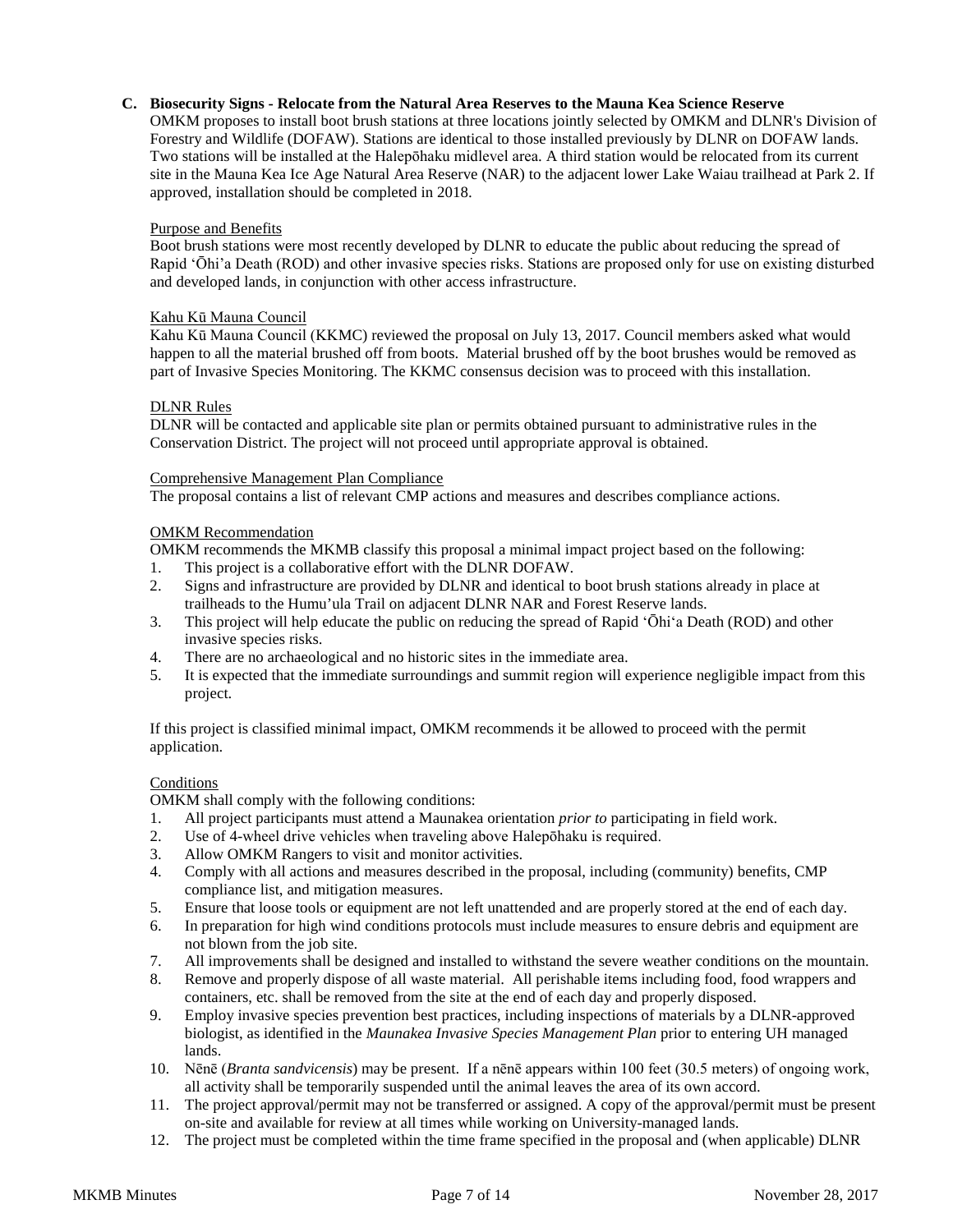approval. Projects not completed within this timeframe are not allowed to continue (or commence) without explicit, prior, written approval from OMKM.

## **Discussions**

Mr. Mooers asked if the boot brush that will be relocated from the NAR will be maintained or just relocated. Director Nagata replied it will just be relocated.

## Action

It was moved by Herring Kalua and seconded by Gregory Mooers to classify this as Minimal Impact and recommend OMKM be allowed to proceed with the permit application with conditions as proposed. The motion was carried unanimously.

#### **D. Request to Install an All-Sky Meteor Orbit System (AMOS) at the Submillimeter Array (SMA)**

The SMA requests to install an AMOS on Maunakea (AMOS-MK) camera as part of the Video Meteor Detection Above Pacific Ocean project from the SMA hangar rooftop to conduct automated meteor observations.

#### Purpose and Benefits

The Pacific Ocean is not currently covered by any meteor detection system. AMOS-MK will provide monitoring coverage for meteor activity of the Pacific Ocean region and increase the global longitudinal detection coverage for meteors as well as meteor orbits. A single AMOS station can detect 20,000 meteors per year, and a pair of nearby stations, such as AMOS on both Maunakea and Haleakalā, can derive meteor orbits. The public will have access to a variety of information about meteor activity and orbits, meteor still frames, observing conditions, and cloud coverage.

## Kahu Kū Mauna Council

Kahu Kū Mauna Council (KKMC) was consulted on October 24, 2017. This is a new project that was not previously included in SMA's Five Year Outlook 2018-2022. The council considered the proposal to be related to operational activities as it did not affect or alter the visual profile or facility viability and simply made use of existing roof space.

## DLNR Rules

DLNR will be contacted and applicable site plan or permits obtained pursuant to administrative rules in the Conservation District. The project will not proceed until appropriate DLNR approval has been obtained and any conditions incorporated into the project.

#### Comprehensive Management Plan Compliance

The proposal contains a list of relevant CMP actions and measures, and describes compliance actions.

#### OMKM Recommendation

OMKM recommends the MKMB classify this proposal a minimal impact project based on the following:

- 1. Installation activity will occur entirely upon the existing SMA facilities; specifically, the hangar rooftop.
- 2. No excavation is involved.
- 3. There are no historical or archaeological sites in the immediate area.
- 4. The proposed request does not increase the size of the facility.
- 5. It is expected that the immediate surroundings and summit region will experience negligible impact from this project.

If this project is classified minimal impact, OMKM recommends SMA be allowed to proceed with the permit application.

# **Conditions**

OMKM recommends the following conditions:

- 1. Notify OMKM in writing at least 5 days prior to beginning field work on UH managed lands (Halepōhaku, Road Corridor, Maunakea Science Reserve, or Astronomy Precinct). No project notification will be accepted by OMKM until all permit requirements are submitted to and approved by OMKM (i.e. any required Best Management Practices (BMPs), Communication Plans, contract scope questions, etc. must be finalized and approved by OMKM more than 5 days in advance of project commencement).
- 2. All project participants must attend an OMKM orientation *prior* to participating in work on Maunakea.
- 3. Use of 4-wheel drive vehicles when traveling above Halepōhaku is required.
- 4. Allow OMKM Rangers to visit and monitor activities.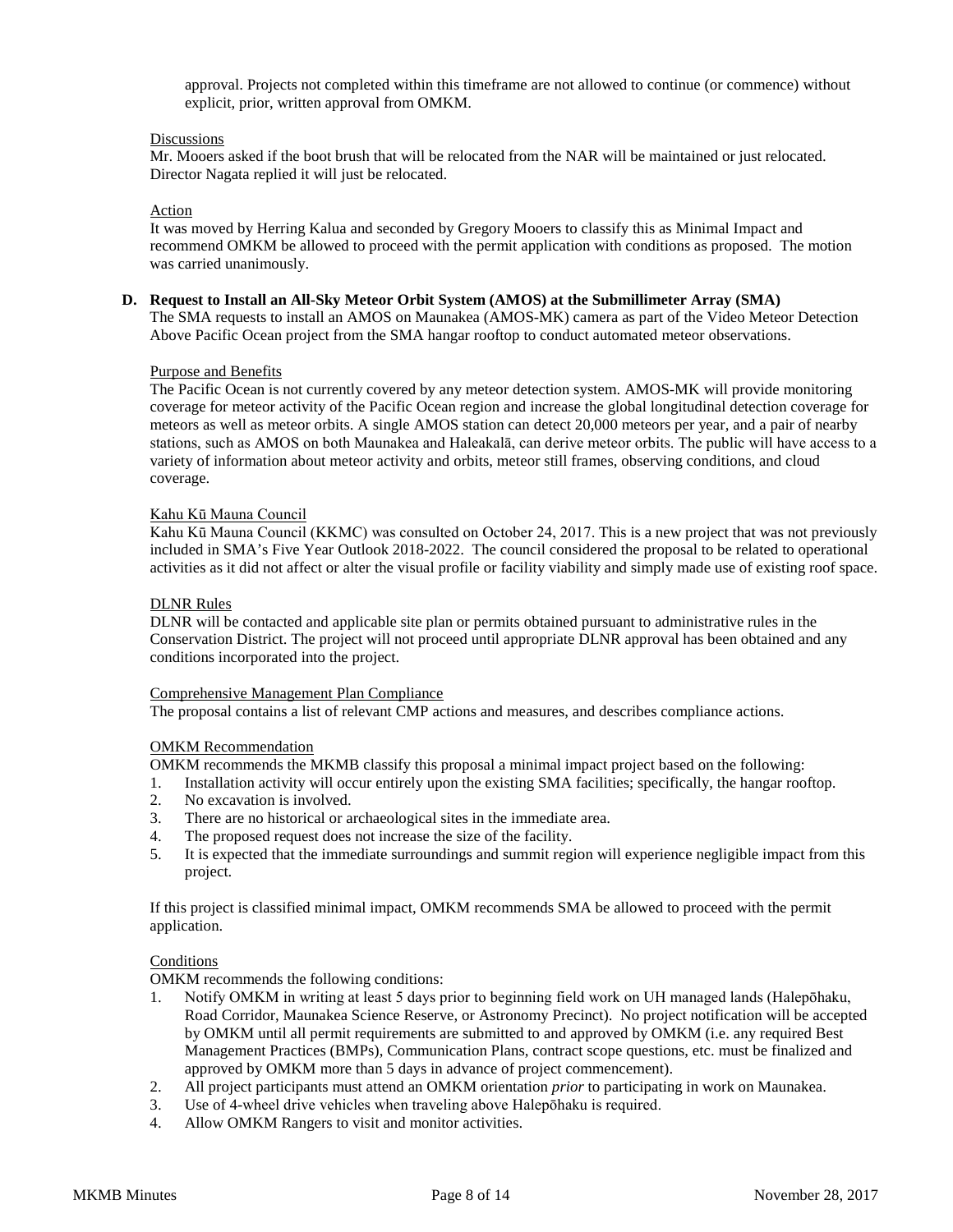- 5. Comply with all actions and measures described in this proposal, including (community) benefits, CMP compliance list, and mitigation measures.
- 6. Ensure that loose tools or equipment are not left unattended and are properly stored at the end of each day.
- 7. In preparation for high wind conditions, protocols must include measures to ensure debris and equipment are not blown from the job site. Projects occurring in the summit region must verify that temporary and permanent infrastructure can sustain 120 mph winds.
- 8. All improvements shall be designed and installed to withstand the severe weather conditions on the mountain.
- 9. Removal and proper disposal of all waste material. All perishable items including food, food wrappers and containers, etc., shall be removed from the site at the end of each day and properly disposed.
- 10. Employ invasive species prevention best practices, including inspections of materials by a DLNR-approved biologist, as identified in the *Maunakea Invasive Species Management Plan*, prior to entering UH managed lands.
- 11. Motorized equipment, when stationary, must have a drain-pan in place suitable for catching fuel or fluid leaks. To allow for expansion with reduced atmospheric pressure, fuel tanks should not be more than 3/4 full prior to transport to the summit (unless used as the fuel source for transport to the summit).
- 12. Large, heavy, or oversized loads must submit notification to the Maunakea Road Conditions listserv at least one day prior to delivery. Loads requiring an escort on public roadways must have this escort accompany them to the final destination. Projects choosing not to do so must obtain approval from the Maunakea Rangers before arriving at Halepōhaku. Projects failing to submit notification or arrange for escort to the summit may be denied entry to Halepōhaku or above.
- 13. Nēnē (*Branta sandvicensis*) may be present. If a nēnē appears within 100 feet (30.5 meters) of ongoing work, all activity shall be temporarily suspended until the animal leaves the area of its own accord. Feeding of nēnē is prohibited.
- 14. The project approval/permit may not be transferred or assigned. A copy of the approval/permit must be present on-site and available for review at all times while working on University-managed lands.
- 15. Unless otherwise stated in the proposal, upon project completion, copies of all data, field notes, photos, log books, collected specimens, and other forms of documentation will be shared with OMKM for future, unrestricted, use by OMKM or its designee. All geospatial data, metadata or applications must be in a format compatible with OMKM GIS software or other industry standard identified in advance.
- 16. No use of mechanized equipment is allowed unless authorized by this permit.
- 17. Identify and comply with other permit requirements, such as County of Hawaii building permits or Department of Land and Natural Resources (see both any applicable DLNR permit and HAR §13-5-42 Standard conditions).
- 18. Placement of permanent: markers, monuments, mag nails, survey pins, etc. is not allowed without explicit prior approval from OMKM (and the State if required) for this purpose. ALL surveyors work must be shared with OMKM in digital format (i.e. CAD file as well as PDF) with coordinate info stored in and using a common, transferrable coordinate reference system such as "State Plane Coordinates (NAD83), Hawaii Zone 1."
- 19. Use of real-time GPS during any surveying or equipment operation requires advance written approval from OMKM and the Institute for Astronomy. Written approval should be requested at least 4 weeks prior to the proposed activity.
- 20. Electronic and paper copies of all publications resulting from the work will be provided to OMKM.
- 21. Notify OMKM in writing when field activity associated with the project is completed.
- 22. The project must be completed within the time frame specified in the proposal and (when applicable) DLNR approval. Projects not completed within this timeframe are not allowed to continue (or commence) without explicit, prior, written approval from OMKM.

## **Discussions**

Debbie Ward asked if this was the installation previously called HATS. Both Mr. Mooers and Chair Chun replied it was not. Ms. Ward then asked if it was being run by the same organization. Director Nagata replied yes.

# Action

It was moved by Gregory Mooers and seconded by Herring Kalua to classify this as Minimal Impact and recommend SMA be allowed to proceed with the permit application with conditions as proposed. The motion was carried unanimously.

# **E. Request to Install ʻIke Wai Precipitation Collector on the University of Hawaii (UH) 88-inch Telescope Project Request**

On behalf of the UH School of Ocean and Earth Science and Technology, OMKM proposes to install a precipitation collector on the roof of the UH88" telescope. The collector is passive, i.e., collecting only precipitation. It will be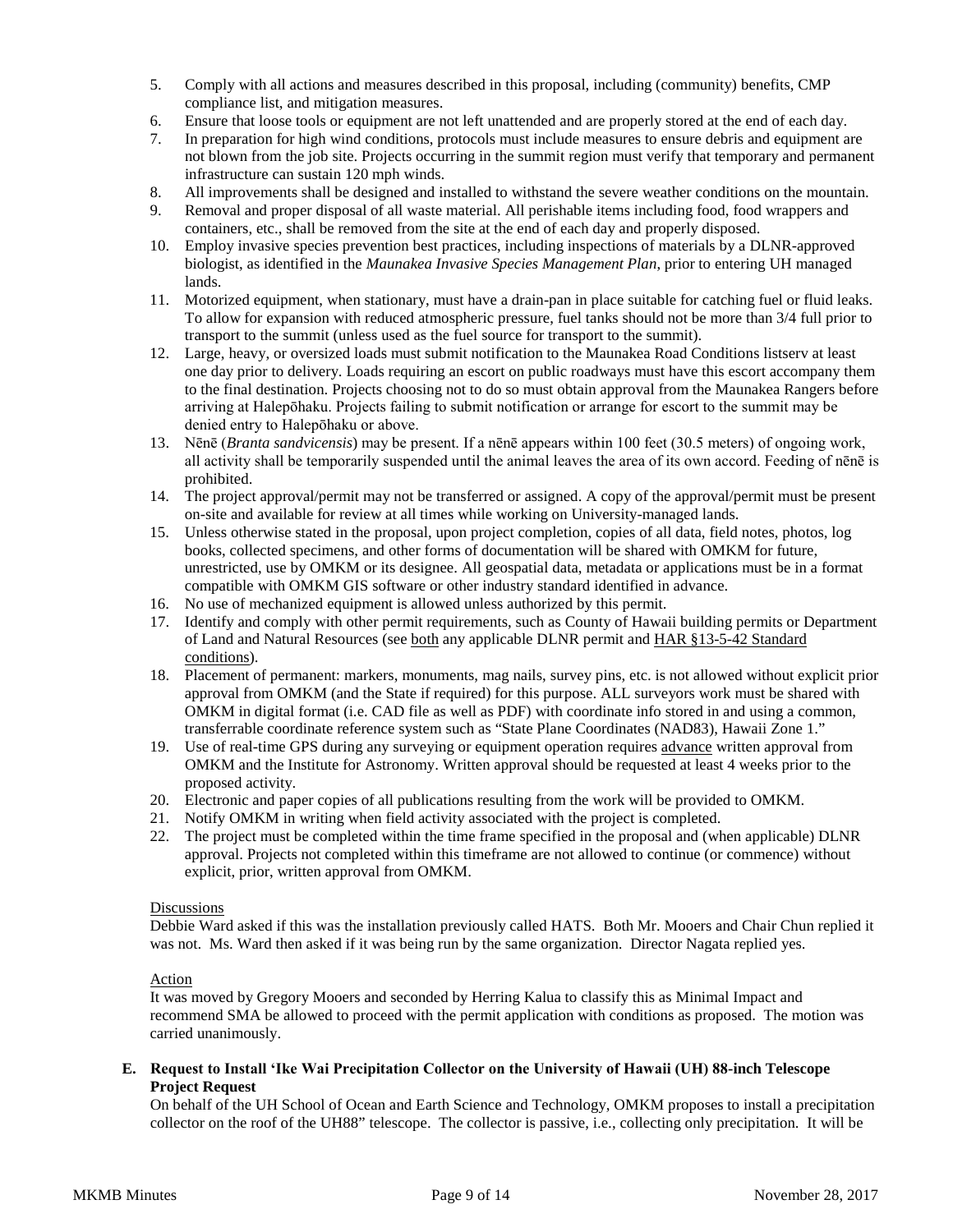visited (emptied) quarterly by UH Mānoa graduate students. If approved, installation would occur in early 2018 and remain for up to five years.

## Purpose and Benefits

The purpose of this ʻIke Wai component is to construct a model of flow and connectivity that integrates isotope measurements, general groundwater chemistry, with land use and aquifer matrix geochemistry. Precipitation samples will be collected along transects on the major mountains, and where possible, co-located with existing precipitation measurement stations.

# Kahu Kū Mauna Council

Kahu Kū Mauna Council (KKMC) was consulted on October 24, 2017. No concerns were identified.

## DLNR Rules

DLNR will be contacted and applicable site plan or permits obtained pursuant to administrative rules in the Conservation District. The project will not proceed until appropriate approval is obtained.

#### Comprehensive Management Plan Compliance

The proposal contains a list of relevant CMP actions and measures, and describes compliance actions.

## OMKM Recommendation

OMKM recommends the MKMB classify this proposal a minimal impact project based on the following:

- 1. This project is a collaborative effort with UH Mānoa and other land managers including the DLNR.
- 2. There are no archaeological and no historic sites in the immediate area.<br>3. It is expected that the immediate surroundings and summit region will example.
- It is expected that the immediate surroundings and summit region will experience negligible impact from this project.

If this project is classified minimal impact, OMKM recommends it be allowed to proceed with the permit application.

## Conditions

UH School of Ocean and Earth Science and Technology shall comply with the following conditions:

- 1. Notify OMKM in writing at least 5 days prior to beginning field work on UH managed lands (Halepōhaku, Road Corridor, Maunakea Science Reserve, or Astronomy Precinct). No project notification will be accepted by OMKM until all permit requirements are submitted to and approved by OMKM (i.e. any required BMPs, Communication Plans, contract scope questions, etc. must be finalized and approved by OMKM more than 5 days in advance of project commencement).
- 2. All project participants must attend a Maunakea orientation prior to participating in field work.
- 3. Use of 4-wheel drive vehicles when traveling above Halepōhaku is required.
- 4. Allow OMKM Rangers to visit and monitor activities.
- 5. Comply with all actions and measures described in the proposal, including (community) benefits, CMP compliance list, and mitigation measures.
- 6. Ensure that loose tools or equipment are not left unattended and are properly stored at the end of each day.
- 7. In preparation for high wind conditions protocols must include measures to ensure debris and equipment are not blown from the job site. Projects occurring in the summit region must verify that temporary and permanent infrastructure can sustain 120mph winds.
- 8. All improvements shall be designed and installed to withstand the severe weather conditions on the mountain.
- 9. Removal and proper disposal of all waste material. All perishable items including food, food wrappers and containers, etc. shall be removed from the site at the end of each day and properly disposed.
- 10. Employ invasive species prevention best practices, including inspections of materials by a DLNR-approved biologist, as identified in the Maunakea Invasive Species Management Plan prior to entering UH managed lands.
- 11. Nēnē (Branta sandvicensis) may be present. If a nēnē appears within 100 feet (30.5 meters) of ongoing work, all activity shall be temporarily suspended until the animal leaves the area of its own accord. Feeding of nēnē is prohibited.
- 12. The project approval/permit may not be transferred or assigned. A copy of the approval/permit must be present on-site and available for review at all times while working on University-managed lands.
- 13. No use of mechanized equipment is allowed unless authorized by this permit.
- 14. Identify and comply with other permit requirements, such as County of Hawaii building permits or Department of Land & Natural Resources (see both any applicable DLNR permit and HAR §13-5-42 Standard conditions).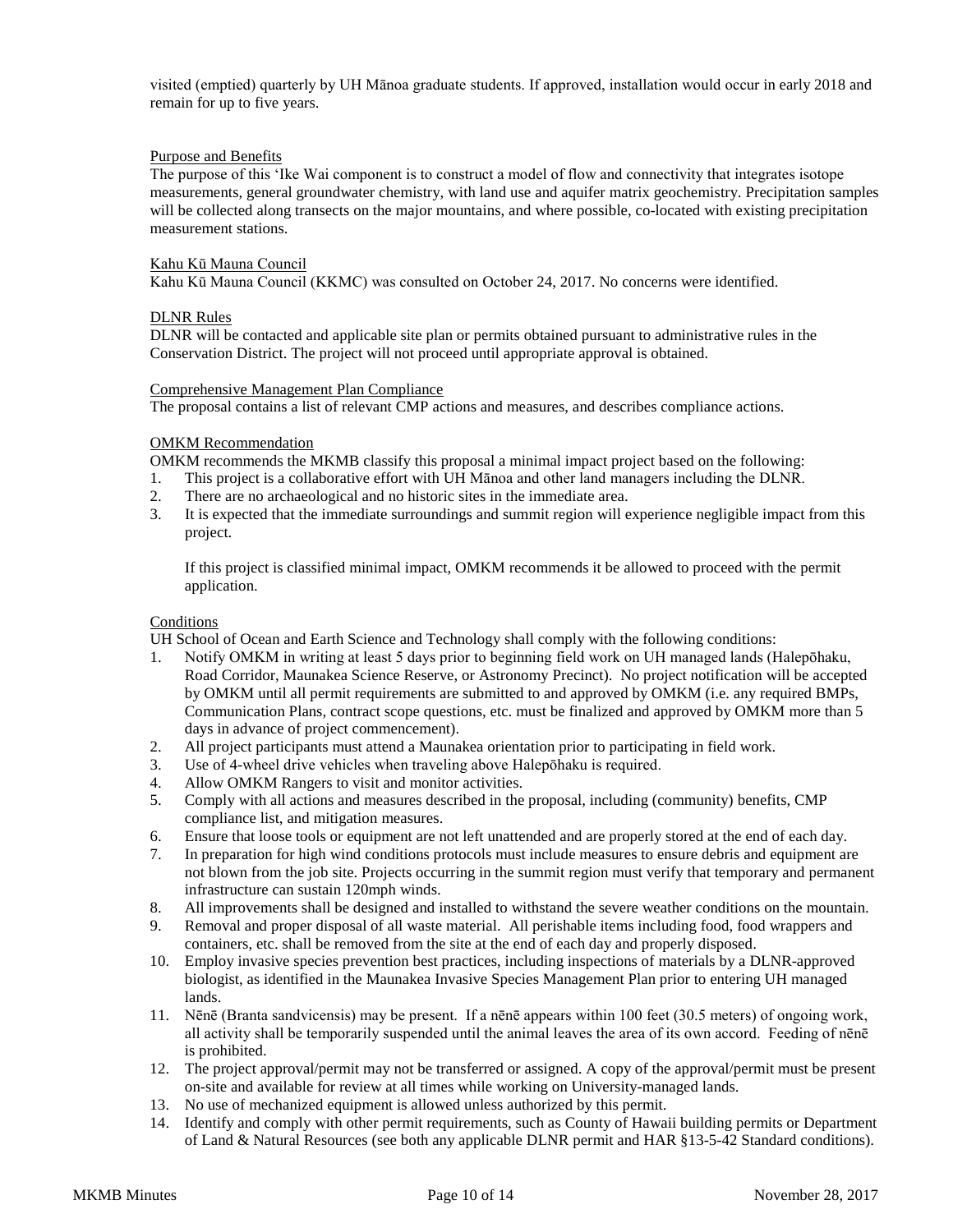- 15. Placement of permanent: markers, monuments, mag nails, survey pins, etc. is not allowed without explicit prior approval from OMKM (and the State if required) for this purpose. ALL surveyors work must be shared with OMKM in digital format (i.e. CAD file as well as PDF) with coordinate info stored in and using a common, transferrable coordinate reference system such as "State Plane Coordinates (NAD83), Hawaii Zone 1".
- 16. Electronic and paper copies of all publications resulting from the work will be provided to OMKM.
- 17. Annual and final reports must be submitted to OMKM. OMKM will provide guidance on content to be included in such reports.
- 18. A brief, approximately 1-page, non-technical summary suitable for public outreach (school groups, community meetings, newsletter articles, etc.) must be provided to OMKM within 90 days of project completion or publication. Photos and illustrations are encouraged.
- 19. Notify OMKM in writing when field activity associated with the project is completed.
- 20. The project must be completed within the time frame specified in the proposal and (when applicable) DLNR approval. Projects not completed within this timeframe are not allowed to continue (or commence) without explicit, prior, written approval from OMKM.

## Discussions

There were no questions or comments from the Board or the public.

#### Action

It was moved by Roger Imoto and seconded by Gregory Mooers to classify this as Minimal Impact and recommend OMKM, on behalf of the UH School of Ocean and Earth Science and Technology, be allowed to proceed with the permit application with conditions as proposed. The motion was carried unanimously.

# **F. Information Only: Safety & Resource Protection - Parking Signs (Halepōhaku) and Preventing Vehicle Use Off-Road (Astronomy Precinct)**

Mr. Klasner stated DOCARE pointed out some concerns about potential off-road vehicle use or people driving off of roads and suggested we put some rocks in areas where people are leaving the roadway. OMKM will be submitting a request to install traffic control signs below the VIS and off-road vehicle stops in the summit region. Both projects address immediate and ongoing public safety and resource damage concerns.

#### Purpose and Benefits

The purpose of installing traffic signage is to provide clearer directions to visiting motorists for improved traffic flow and safety around the public midlevel facilities. This is an interim management action and signage is expected to be revised pending the VIS Ingress/Egress project (HA-5B DEA).

The purpose of the vehicle stops is to protect resources and visitor safety in the summit region and assist the DLNR Division of Conservation and Resources Enforcement (DOCARE).

#### Kahu Kū Mauna Council

This project was not included in any prior 5 year plans. KKMC was consulted on November 14, 2017. No concerns were identified.

#### DLNR Rules

DLNR will be contacted and applicable site plan or permits obtained pursuant to administrative rules in the Conservation District. The vehicle stops project is designed in coordination with DOCARE. Any changes requested by DLNR will be implemented as soon as possible.

#### Comprehensive Management Plan Compliance

The proposal contains a list of relevant CMP actions and measures, and describes compliance actions.

#### **G. Election of Officer - 1st Vice Chair**

With the resignation of Hannah Springer, there is an empty seat for a 1st vice chair. Chair Chun opened the floor for the nomination of a 1st vice chair.

Herring Kalua nominated Doug Simons for 1st vice chair and Gregory Mooers seconded the motion. The motion was carried unanimously.

#### **VII. OLD BUSINESS**

**A. Submillimeter Array - Request for Permanent Continuation of Hungarian Automated Telescope (HAT)**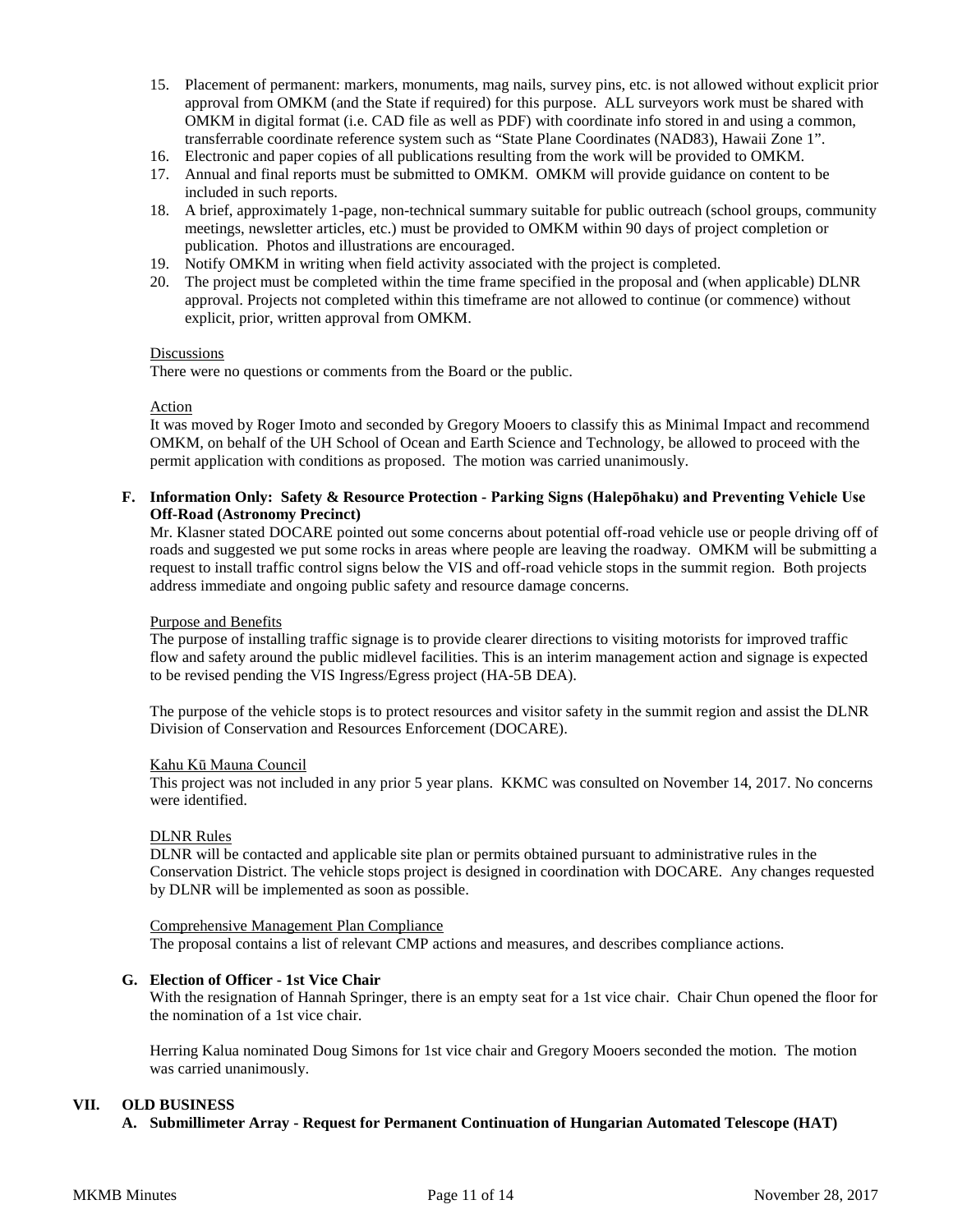The SMA is requesting to make the HATs installation permanent in order to continue exoplanet surveys. The two existing HATs automatically perform astronomical observations every night the weather is suitable. No change in operations is anticipated.

# Kahu Kū Mauna Council

KKMC was consulted on July 13, 2017. KKMC requested that if there are any issues or changes arising from the HAT, that these would be included on SMA's 5 Year Plan. Installation of the first HAT on the SMA hangar roof was approved on December 3, 2002. Installation of the second HAT was approved after-the-fact on June 26, 2012 along with authorization to operate both HATs for five years. Continuation of HAT operations was included in SMA's Five Year Outlook 2017-2021, submitted on December 1, 2016, and was also previously listed in the SMA Five Year Outlook 2016-2020.

## DLNR Rules

DLNR will be contacted and applicable site plan or permits obtained pursuant to administrative rules in the Conservation District. The project will not proceed until appropriate DLNR approval has been obtained and any conditions incorporated into the project.

#### Comprehensive Management Plan Compliance

The proposal contains a list of relevant CMP actions and measures and describes compliance actions.

## OMKM Recommendation

OMKM recommends the MKMB classify this proposal a minimal impact project based on the following:

- 1. No change in operations is anticipated.
- 2. No excavation is involved.<br>3. There are no historical or a
- There are no historical or archaeological sites in the immediate area.
- 4. The proposed request does not increase the size of the facility.
- 5. It is expected that the immediate surroundings and summit region will experience negligible impact from this project.

If this project is classified minimal impact, OMKM recommends SMA be allowed to proceed with the permit application.

# **Conditions**

OMKM recommends the following conditions:

- 1. All project participants must attend a Maunakea orientation *prior to* participating in field work.
- 2. Use of 4-wheel drive vehicles when traveling above Halepōhaku is required.
- 3. Allow OMKM Rangers to visit and monitor activities.
- 4. Comply with all actions and measures described in the proposal, including (community) benefits, CMP compliance list, and mitigation measures.
- 5. Ensure that loose tools or equipment are not left unattended and are properly stored at the end of each day.
- 6. In preparation for high wind conditions, protocols must include measures to ensure debris and equipment are not blown from the job site. Projects occurring in the summit region must verify that temporary and permanent infrastructure can sustain 120mph winds.
- 7. All improvements shall be designed and installed to withstand the severe weather conditions on the mountain.
- 8. Remove and properly dispose of all waste material. All perishable items including food, food wrappers and containers, etc. shall be removed from the site at the end of each day and properly disposed.
- 9. Employ invasive species prevention best practices, including inspections of materials by a DLNR-approved biologist, as identified in the *Maunakea Invasive Species Management Plan* prior to entering UH managed lands.
- 10. Motorized equipment, when stationary, must have a drain-pan in place suitable for catching fuel or fluid leaks. To allow for expansion with reduced atmospheric pressure, fuel tanks should not be more than 3/4 full prior to transport to the summit (unless used as the fuel source for transport to the summit).
- 11. Nēnē (*Branta sandvicensis*) may be present. If a nēnē appears within 100 feet (30.5 meters) of ongoing work, all activity shall be temporarily suspended until the animal leaves the area of its own accord. Feeding of nēnē is prohibited.
- 12. The project approval/permit may not be transferred or assigned. A copy of the approval/permit must be present on-site and available for review at all times while working on University-managed lands.
- 13. Unless otherwise stated in the proposal, upon project completion, copies of all data, field notes, photos, log books, collected specimens, and other forms of documentation will be shared with OMKM for future,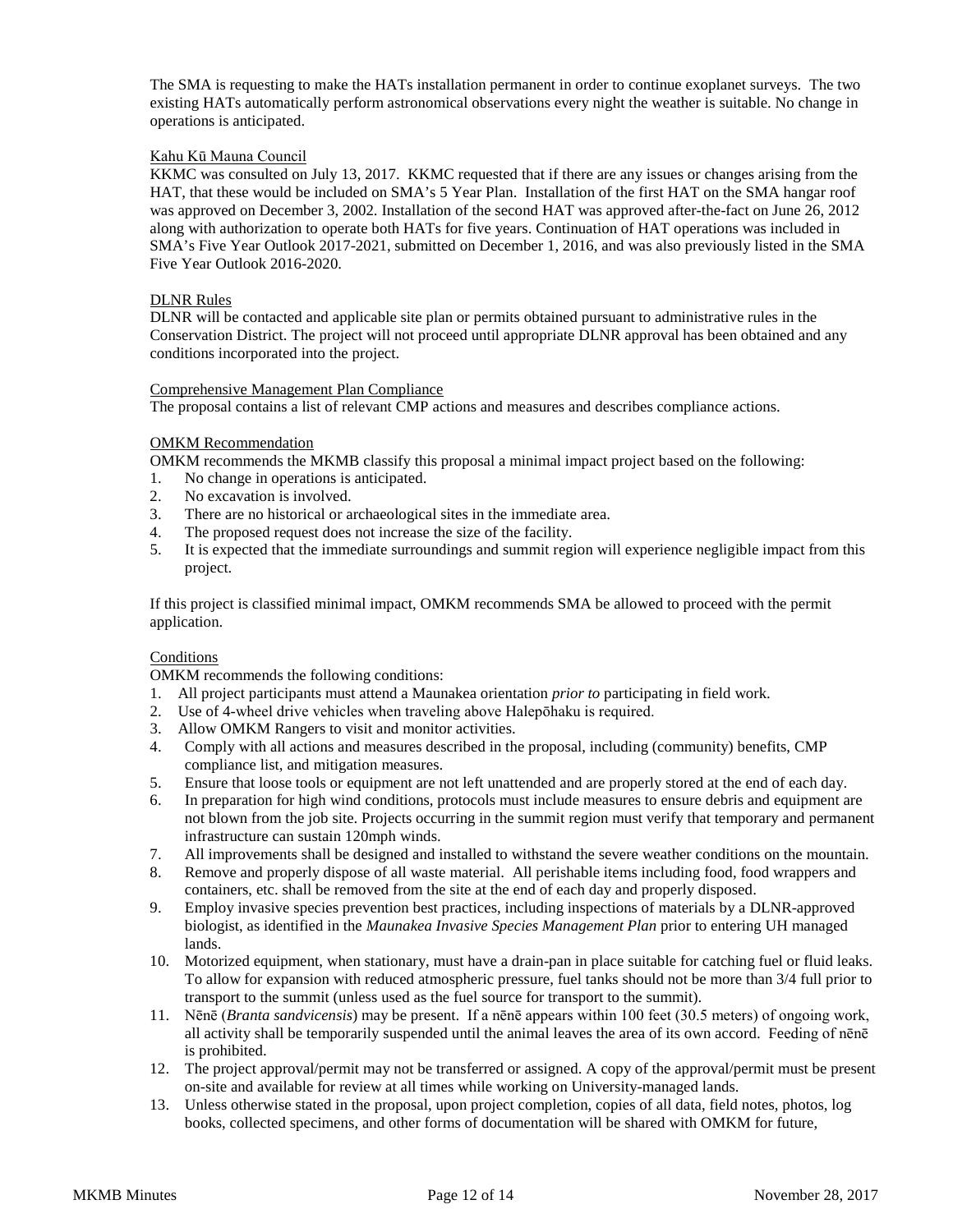unrestricted use by OMKM or its designee. All geospatial data, metadata or applications must be in a format compatible with OMKM GIS software or other industry standard identified in advance.

- 14. No use of mechanized equipment is allowed unless authorized by this permit.
- 15. Identify and comply with other permit requirements, such as County of Hawaii building permits or Department of Land & Natural Resources (see both any applicable DLNR permit and HAR [§13-5-42 Standard conditions\)](http://dlnr.hawaii.gov/occl/files/2013/08/13-5-2013.pdf#page=47).
- 16. Large, heavy, or oversized loads must submit notification to the Maunakea Road Conditions listserve at least one-day prior to delivery. Loads requiring an escort on public roadways must have this escort accompany them to the **final** destination. Projects choosing not to do so must obtain approval from the Maunakea Rangers before arriving at Halepōhaku. Projects failing to submit notification or arrange for escort to the summit may be denied entry to Halepōhaku or above.
- 17. Electronic and paper copies of all publications resulting from the work will be provided to OMKM.
- 18. Notify OMKM in writing when field activity associated with the project is completed.
- 19. The project must be completed within the time frame specified in the proposal and (when applicable) DLNR approval. Projects not completed within this timeframe are not allowed to continue (or commence) without explicit, prior, written approval from OMKM.

#### Discussions

Mr. Mooers asked if there has been any problem with the operations and if the footprint would change in any way. Director Nagata replied in the negative to both. Does it require any equipment as far as servicing and getting up? Simon Radford, with the SMA, replied these are automated telescopes and are mounted on the roof of the SMA hangar. There is an access ladder through the hangar through a hatch on the roof for personnel access. If in the future these devices need service, an existing SMA forklift would be used to remove the device from the roof for service and then it would be placed back on the roof.

Ms. Ward asked if this is a super telescope? Is this considered a telescope independent of the SMA? Does it have a sublease and is it paying rent?

Mr. Radford described this instrument and stated these are small sky survey telescopes and are operated by the Smithsonian Astrophysical Observatory (SAO) under the auspices of the scientific program of the SMA. The size is a little bigger than roughly half the size of one of these tables and are fully automatic. They open up when the sky is clear, take pictures all night, and then close in the morning. The SAO is the major partner of the SMA.

Ms. Ward inquired if a sublease is required and, if so, has that been considered or planned for. Director Nagata replied no because it is SAO and it is on their property. The SMA is an SAO property.

Ms. Ward further asked if this was an amendment to the sublease. Director Nagata replied no, it is not an amendment to the sublease. Ms. Ward asked why not? Chair Mooers explained typically you would have an amendment to a sublease if you were changing ownership or operational entities, but this is the same entity. It is a piece of equipment that is on their existing property. He would not characterize it as a new telescope. It is the same as these other projects. If we put a rain gauge up and put a bucket to collect rain, we would not do a new sublease because it is the same entity doing the work.

# Action

It was moved by Gregory Mooers and seconded by Herring Kalua to classify this as Minimal Impact and recommend SMA be allowed to proceed with the permit application with conditions as proposed. The motion was carried unanimously.

## **B. Information Only: Caltech Submillimeter Observatory (CSO) Decommissioning**

Peter Young (Hoʻokuleana LLC) and Ashley Kierkiewicz (Hastings and Pleadwell) provided an update on CSO's decommissioning process. They are subcontractors under M3 Engineering, the primary contractor for CSO's decommissioning.

Mr. Young informed the Board that in 2009 Caltech indicated its intent to decommission the CSO. In 2015 they filed a notice of intent which later was presented to this Board. Mr. Young is here to personally inform the Board that the process is moving forward. A team has been selected, the process is starting, and as noted an environmental assessment is being prepared. There will be a pre-assessment consultation/scoping document to be distributed. They met with the Environment Committee as well as with KKMC and are here to inform the Board personally

Chair Chun appreciated the personal appearance from Mr. Young and asked about a general timeline when the announcement may become public. Mr. Young stated it could very likely be as early as next week.